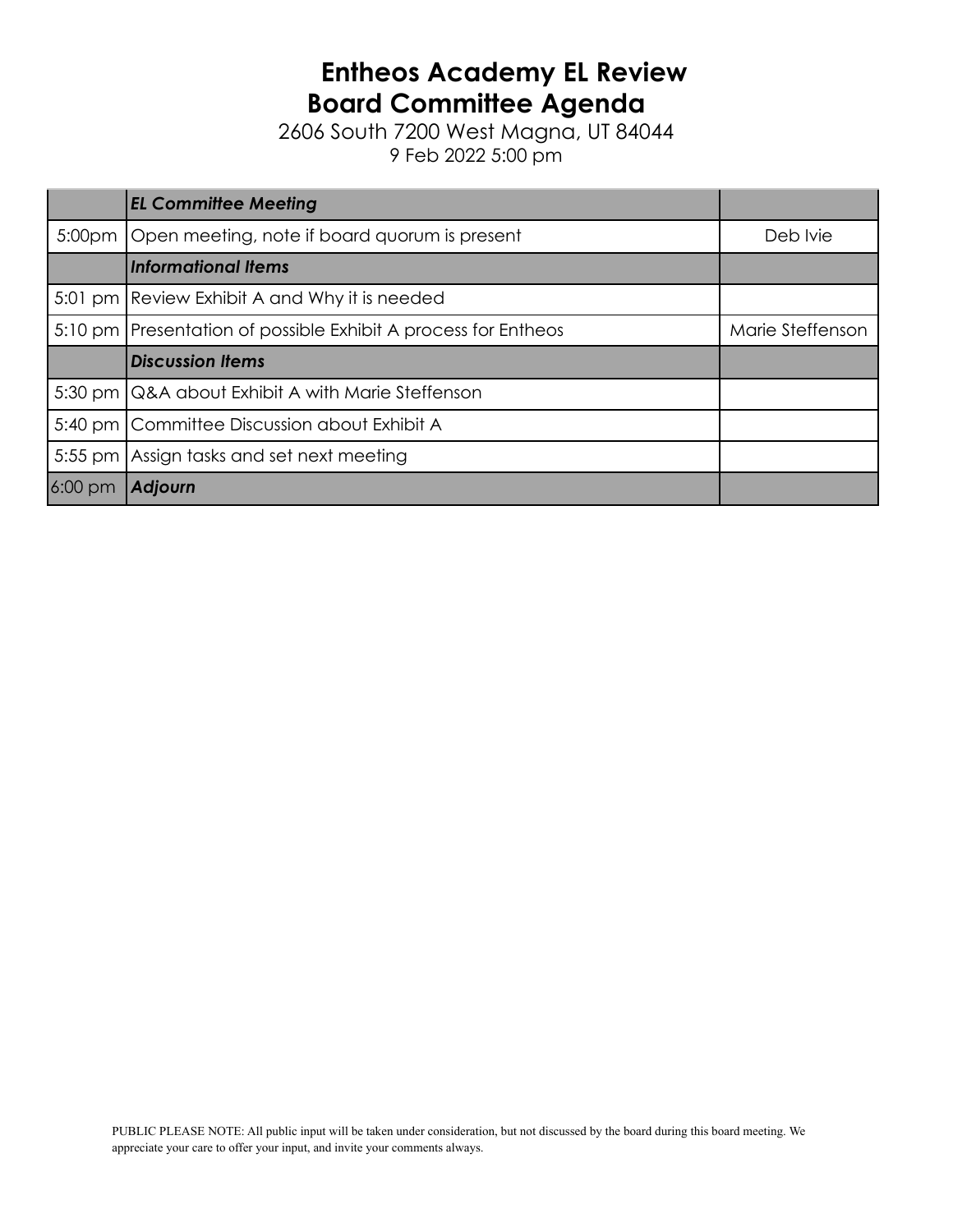## Exhibit A

- **1.** Name of the charter school: **Entheos Academy**
- **2.** Charter school applicant: **Entheos Academy**
- 3. Location: The charter school shall be established in **Kearns and Magna** located within the **Granite School District** which is material to its authorization.
- 4. Mission statement: The mission of Entheos is to *inspire* the rising generation to reach the heights of their potential, ignite their curiosity to venture into challenging new learning experiences, and empower them to be leaders through **service, who are committed to family and community. THEN, they can** *achieve* **their goals and dreams!**
- 5. Purpose(s) of the charter school:
	- A. Confidence to Improve Student Learning by providing an atmosphere that is conducive to success. We believe that experiential and collaborative learning are highly effective styles of learning. Students will develop courage to accomplish more that they first thought possible by embarking into adventurous tasks that require self discipline, perseverance, imagination, and quality work.
- 6. Key elements of the charter school:
	- A. Lessons will be structured so that teachers talk less and students talk more; the students do the thinking and the work.
	- B. We will use thematic units and experiential expeditions to enhance the learning process. All lesson plans and expeditions will be framed around core standards.
	- C. As part of our community based curriculum, Entheos Academy will implement programs that promote self-discovery and service learning. Students will recognize their own connection to the community as they learn how to identify needs and work with community members. Teachers will integrate core standards throughout service projects so that service learning incorporates academic growth as well as character growth.
	- D. Entheos Academy will help students develop leadership skills, as outline on page 13 of the original charter application.
	- E. Teachers will be trained in a model known as Expeditionary Learning Outward Bound, and will implement this model within their classrooms.
	- F. All staff members will participate in the development of a yearly strategic plan. Goal setting and self-assessment will be required of the governing board and faculty, as well as the students.
	- G. Entheos Academy will implement research-based assessment methods aligned with The Assessment Training Institute. We follow the philiospohy that assessment is *for* learning, not just *of* learning.
	- H. To measure the learning process, we will utilize: 1) student portfolios, 2) student-led parent/teacher conference and 3) student involvement in classroom assessment of self and peers. This will be done in a positive, constructive manner such as the "I like," "I notice," "I wonder," rubric. Teachers will ask probing questions in order to help target where students are struggling. Teachers will have pupil/teacher interviews on a weekly basis and help students create action plans to work toward.
	- I. At Entheos Academy, we will encourage parental input and feedback on the methods of instruction, the faculty, and school policy. One way we will accomplish this is by the use of parent surveys. These surveys will be given at the end of each trimester so that we can assess our school on an ongoing basis and make any immediate changes we feel are necessary. We will also use the information gained from these surveys to help us in developing our yearly strategic plan.
	- J. There will be a number of parental committees, called crews, set up and given authority to accomplish the mission of the school. A Crew Coordinator will ensure that every parent is assigned a responsibility and is given the resources to complete it.
	- K. We will maintain a large enough student population to offer all programmatic elements listed in the approved charter application.
	- L. Entheos Academy will not offer distance or online education, as defined by the Utah State School Board.
- 7. School year opened: 2006
- 8. Grade levels and maximum enrollment:

| Grades | <b>Total Enrollment</b> |
|--------|-------------------------|
|        |                         |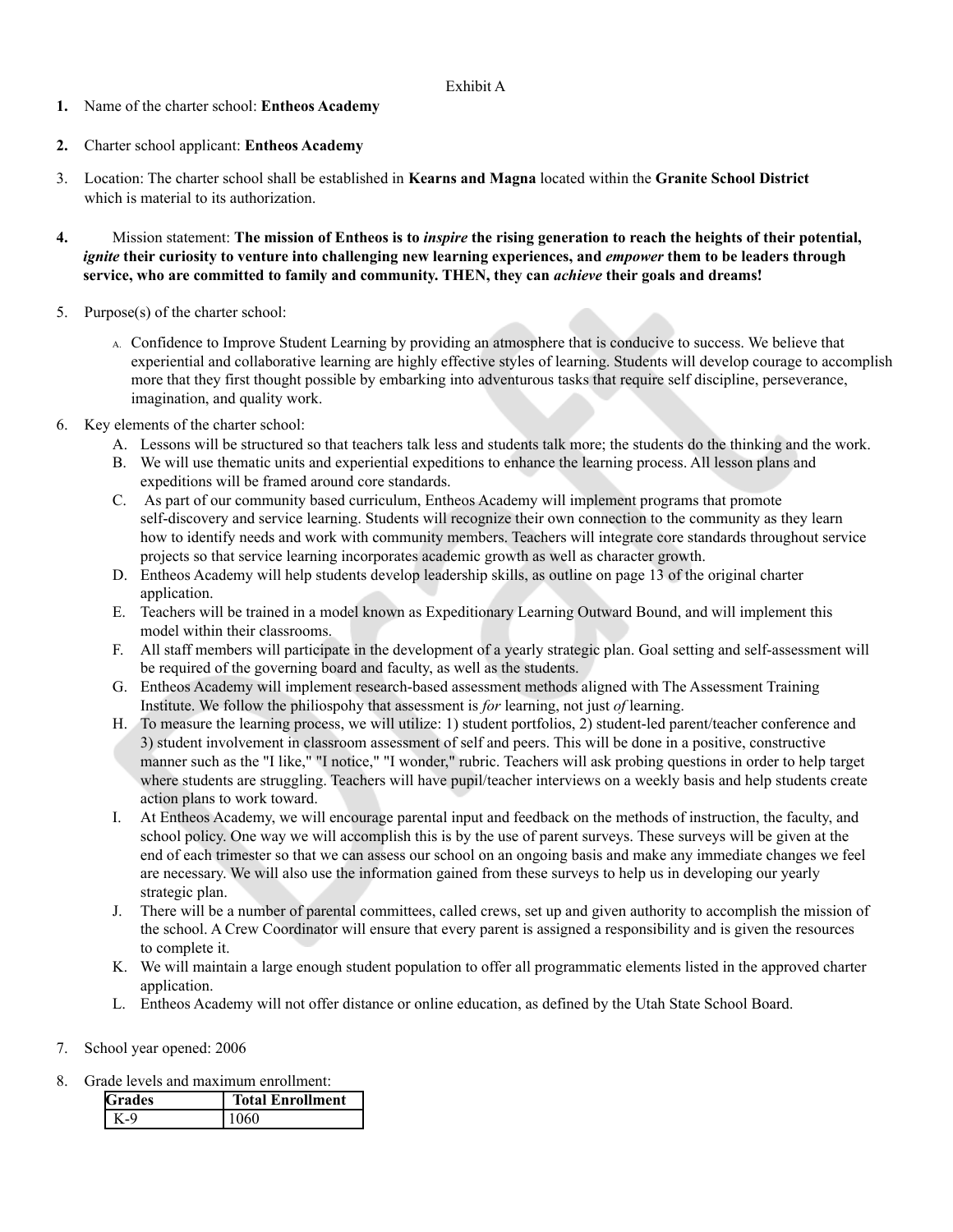- 9. Enrollment preferences provided:
	- i. siblings of students currently enrolled
- 10. Structure of governing board:
	- a. Number of board members: No less than 3 and no more than 9
	- b. Appointment of board members: Elected or re-elected by the existing board of trustees at each February annual meeting.
	- c. Board members' terms of office: 3-year term, and may serve up to 2 consecutive 3-year terms. Any Trustee wishing to serve additional 3-year terms may do so only after taking a one-year sabbatical.
	- d. Meeting Frequency: Regular meetings of the board of trustees shall be held at least 10 times each year. Notice to the board for such meetings shall be given at least one week in advance.
- **11.** Administrative rules waived (if applicable): **Answer**
- 12. Additional school specific standards used to assess School Achievement in the Charter School Performance Standards:

Goal:

Entheos Academy will perform as well or better than 3 out of 10 geographically closest schools serving similar grades for each campus.

The 10 geographically closest schools as of the 2021-2022 school year are defined as:

- 13. State Accountability: As defined by statute and implemented by the Utah State Board of Education by rule or Federal plan.
- 14. Student Engagement: Defined by the SCSB, as required by rule and statute. School will be held to the approved Charter School Performance Standards (subject to update and revision).
- 15. Financial and Governance Measures: Defined by the SCSB, as required by rule and statute. School will be held to the approved Charter School Performance Standards (subject to update and revision).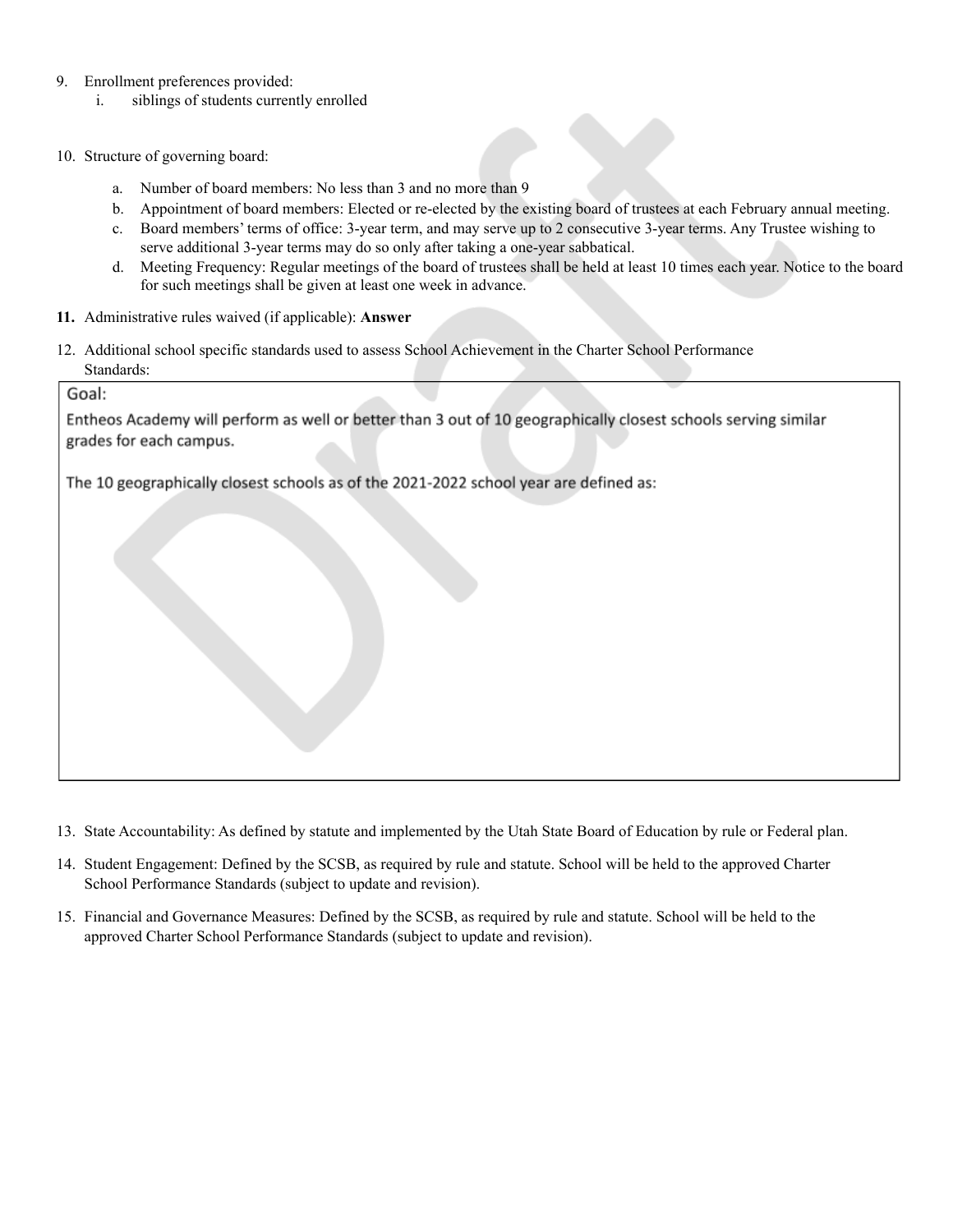| <b>2021 Data ELA:</b>                     |            | Math:      | Science:   |                                        |
|-------------------------------------------|------------|------------|------------|----------------------------------------|
| <b>Kearns Campus</b>                      | 31.2       | 20.9       |            | <b>31.9 Magna Campus</b>               |
| South Kearns Elementary<br>School         | 24.9       | 23.4       |            | 34.1 Pleasant Green Elementary School  |
| Beehive Elementary School                 | 21.6       | 18.3       |            | 23.5   Magna Elementary School         |
| Thomas Jefferson Jr. High                 | 28.1       | 15.5       |            | 28.5 Elk Run Elementary School         |
| Jim Bridger Elementary School             | 22.1       | 20.6       | 24.11      | Matheson Jr. High School               |
| Silver Hills Elementary School            | 15.1       | 16.3       |            | 22.4 Copper Hills Elementary School    |
| <b>Western Hills Elementary</b><br>School | 13.9       | 10.7       | 25.9       | Lake Ridge Elementary School           |
| Kearns Jr. High School                    | 22.9       | 14         |            | 26.9 Gerald L Wright Elementary School |
| West Kearns Elementary School             | 25.2       | 22         | 31.1       | Wallace Stegner Academy-WVC            |
| David Gourley Elementary<br>School        | 19.4       | 13.5       |            | 24.9 Ascent Academy West Valley        |
| Fox Hills Elementary School               | 46.9       | 44         |            | 52.8 Douglas T. Orchard School         |
| met?                                      | <b>yes</b> | <b>yes</b> | <b>yes</b> |                                        |